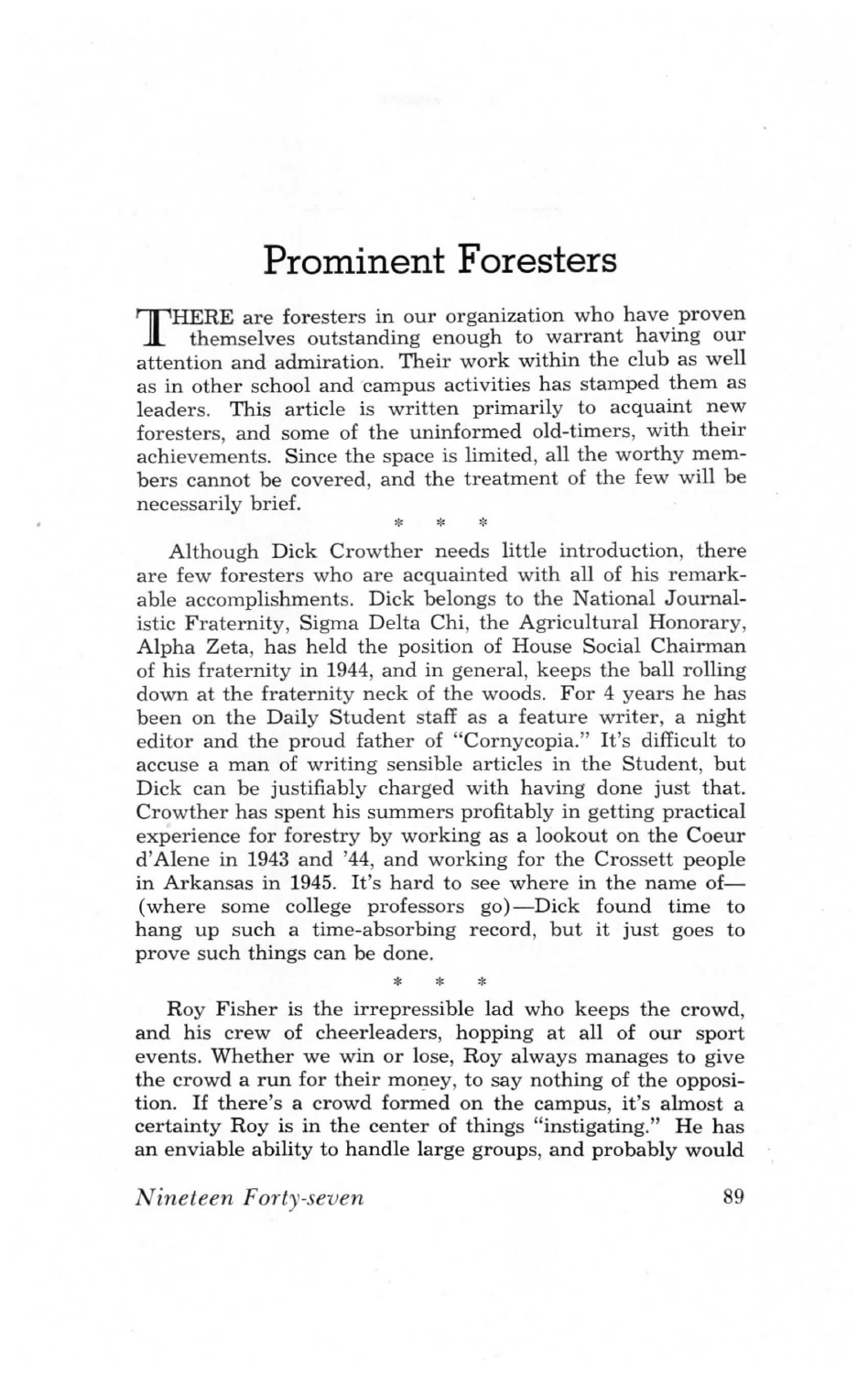be better off preparing himself for a career as a salesman or politician. His record begins back in Davenport High, where he was a valuable member of the Hi-Y, and vice president of the senior class. Here at I.S.C., he belongs to Sigma Phi Epsi-Ion, Delta Sigma Theta, National Methodist fratemity, Alpha Zeta, Agricultural Honorary, Phi Mu Alpha, Music Honorary, and for 9 quarters he has been an active member of the Glee Club. He has been the big-gun of the cheer squad for 2 years; he claims he is only the head cheer-leader, not the captain. Regardless of his official title, he's the boy that selects and directs the Iowa State cheers. A member of the Forestry Club, too, Roy is a valuable member in any organization.

Larry Inman is a 3-letter winner having won 2 in crosscountry in 1940 and '41, and on indoor track in '41. He belongs to two honorary fraternities, Alpha Zeta and Gamma Sigma Delta. A member of the Forestry Club, he professes to have no hobbies; "the kids keep me too busy." A fine competitor and a main stay of the team, Larry will be sorely missed in future meets. We hope his retirement from competition is only temporary.

\* \* \*

\* \* \*

Len Thomas, the present President of the foresters, is the long, lean fellow who wears THE hat; the most beat-up chapeau in existence. Probably because he hails from Vipginia, Minnesota, Len possesses better-than-ordinary abilities where woodmanship and fishing are concerned. He doesn't always catch the biggest fish, but generally does catch the largest number (many are eating size). Although not as active as some in social activities, he has an athletic record that should prove extremely difficult to top. In 1940 and '41, he swam sprints on the I.S.C. Big 6 Championship Swimming team. In 1940, '41 and '46 he handled the shot put and discus departments on the track team, placing 2nd last year in the Big 6 discus rating. He played tackle on the 1940 football team. Ouner of 6 athletic letters, Len still found time to belong to the Ag Council, be the first president of the Board of Directors of Pammel Court Co-op Grocery, and win the wood chopping crown o£ I.S.C. in 1946.

Jack Webb, the guy with the pleasant personality, is one of our best athletes. A letter-winner in golf and football,

\* \* \*

90 Ames Forester